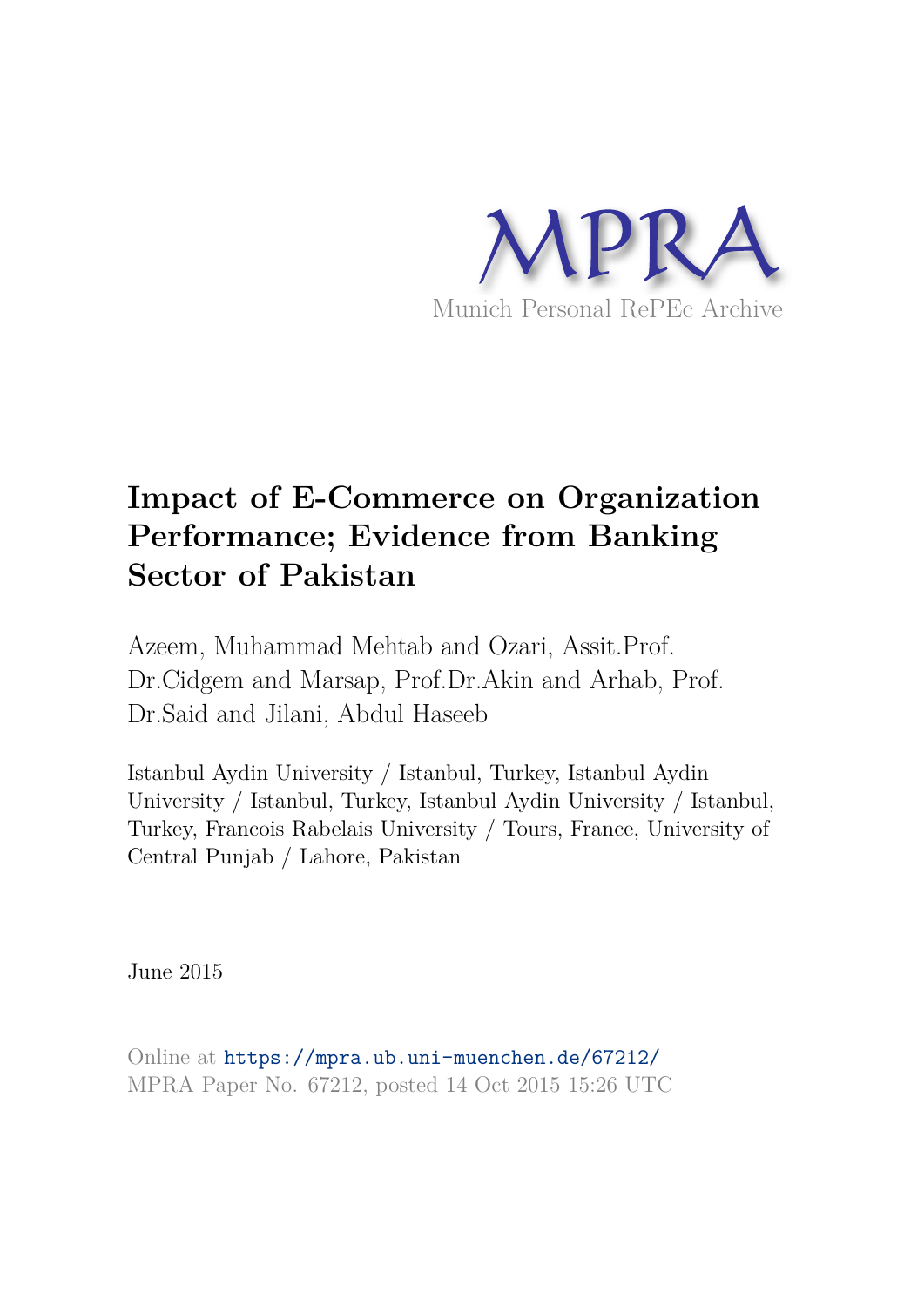# **Impact of E-Commerce on Organization Performance; Evidence from Banking Sector of Pakistan Muhammad Mehtab Azeem<sup>1</sup> Assit.Prof. Dr.Cidgem Ozari<sup>2</sup> Prof.Dr.Akin Marsap<sup>3</sup> Prof. Dr.Said Arhab<sup>4</sup> Abdul Haseeb Jilani<sup>5</sup>**

#### **ABSTRACT**

In the recent years, E-banking is one of the most important revolutions in the banking sector of Pakistan. This study measures the impact of e commerce (B2B, B2C, C2C) on organization performance (Business operation, Job performance, Customer satisfaction).The sample of this research is collected from the banking sector of Pakistan from the period of 6 to 8 months by using 50 samples filling online from the period 2012 to 2013. Results show that there is positive relationship between e-commerce and organization performance and by implementing e commerce; organizations improve its performance in terms of business operations, job performance and customer satisfaction. Major research has been withdrawn from MBA thesis subject Impact of foreign banks on domestic banks businesses.

**Key Words:** Electronic commerce, organization performance, business to business, business to customer, customer to customer.

# **INTRODUCTION**

l

The innovative use of technology brought huge impact on banking sector and creates new interactive ways through which customers can interact with banks. The development of electronic channels changed the natures of financial services delivered to customer by the widely use of electronic banking technologies (ATM, Mobile banking, online banking, electronic

<sup>&</sup>lt;sup>1</sup> Istanbul Aydin University / Istanbul, Turkey, mehtabazeem@yahoo.com

<sup>&</sup>lt;sup>2</sup> Vice Director of of Social Science Institute, Istanbul Aydin University Istanbul, Turkey

<sup>&</sup>lt;sup>3</sup> Istanbul Aydin University / Istanbul, Turkey

<sup>4</sup> Francois Rabelais University / Tours, France

<sup>&</sup>lt;sup>5</sup> University of Central Punjab / Lahore, Pakistan[, Abdulhaseeb7@hotmail.com](mailto:Abdulhaseeb7@hotmail.com)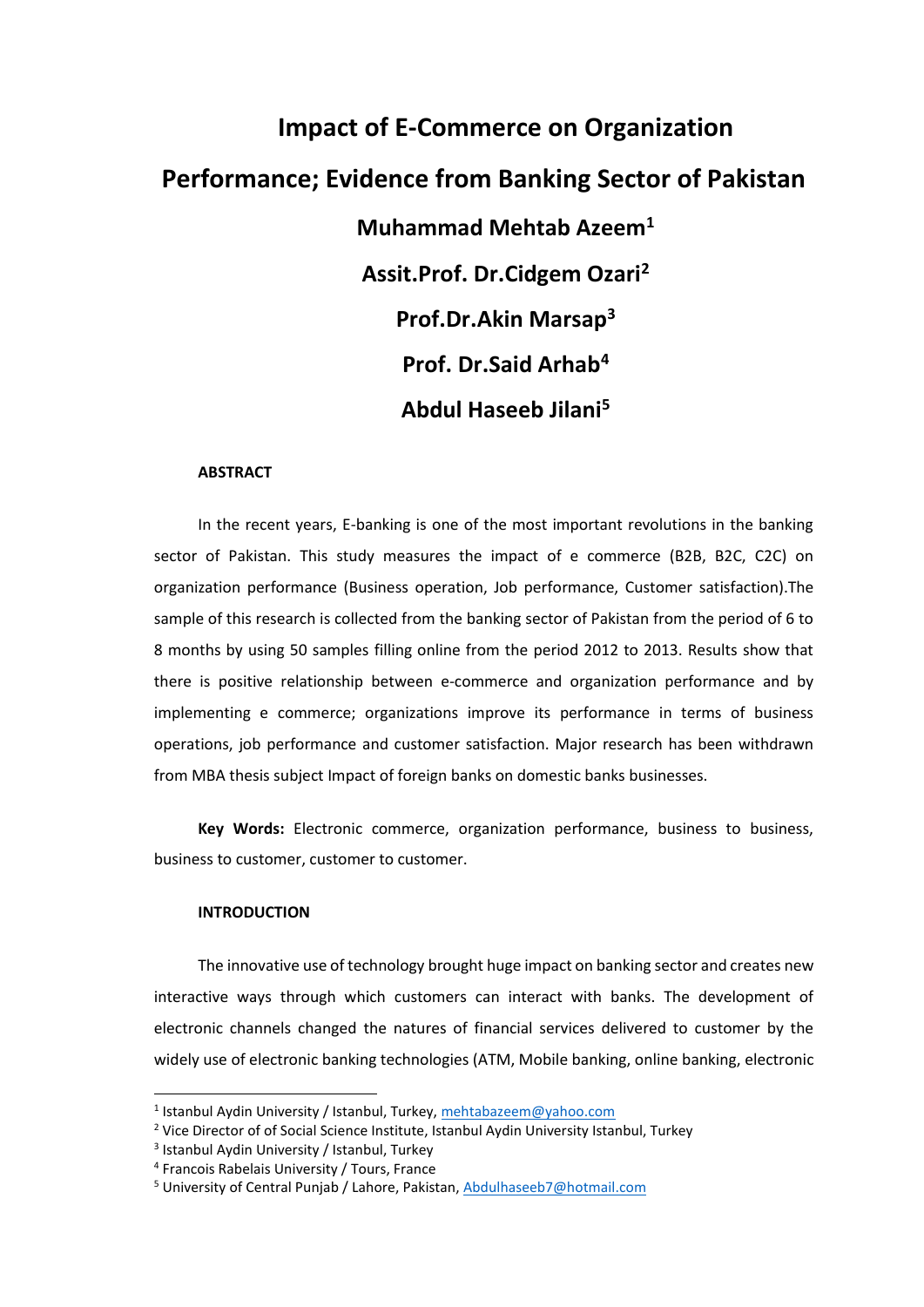fund transfer and direct deposit). Pakistani banking sector has seen growth over the past few year. According to the State Bank of Pakistan report, the electronic banking transaction's volume was 31.5 million during second Quarter of 2007-08 fiscal years in which Automated Teller Machine transactions were 16.5 million and the volume of other E banking channel's transactions are 4.8 million in the same quarter. During quarter 4 in same fiscal year, e banking transaction reaches to 34.0 million which clearly shows the Electronics Banking adoption trend in Pakistan. During past few years Electronic-banking has gain important place in the organizations.

Banks plays an important role in the economy of any country. The well-developed banking sector of Pakistan consist of broad range of institutions starts from central bank and includes many development financial institutions and most common commercial banks to fulfill the requirement of multiple sectors. Currently in Pakistan four commercial banks are operating which includes: foreign, private, privatized, and nationalized commercial banks etc. In Pakistan State Bank of Pakistan (SBP) is the monetary body for all banking sector because Banking companies' ordinance, 1962 empowers the Central bank (SBP) for supervision and regulation of these financial institutions. During the last five decades Pakistani banking sector passed through various stages include: nationalization in the seventies and privatization in nineties.

E-Commerce is to facilitate and implement business processes through the use of telecommunications network means i.e. Internet. (Delone & Mclean, 2004).Due to technological advancements many businesses are capable to perform the functions of e commerce more easily and efficiently till now and become more competitive by using the means of telecommunication networks. In many businesses, they use different types of models based on their nature and operations.

The different types of electronic commerce includes Business to business, Business to consumer and Consumer to Consumer (Zwaas, 2003).

#### **LITERATURE REVIEW**

#### **E- COMMERCE:**

E-commerce is a concept which means that the sales purchase or exchange of goods & services or information is by using a computer network, including the Internet. With respect to communication it is to provide information, services, payment and product using computer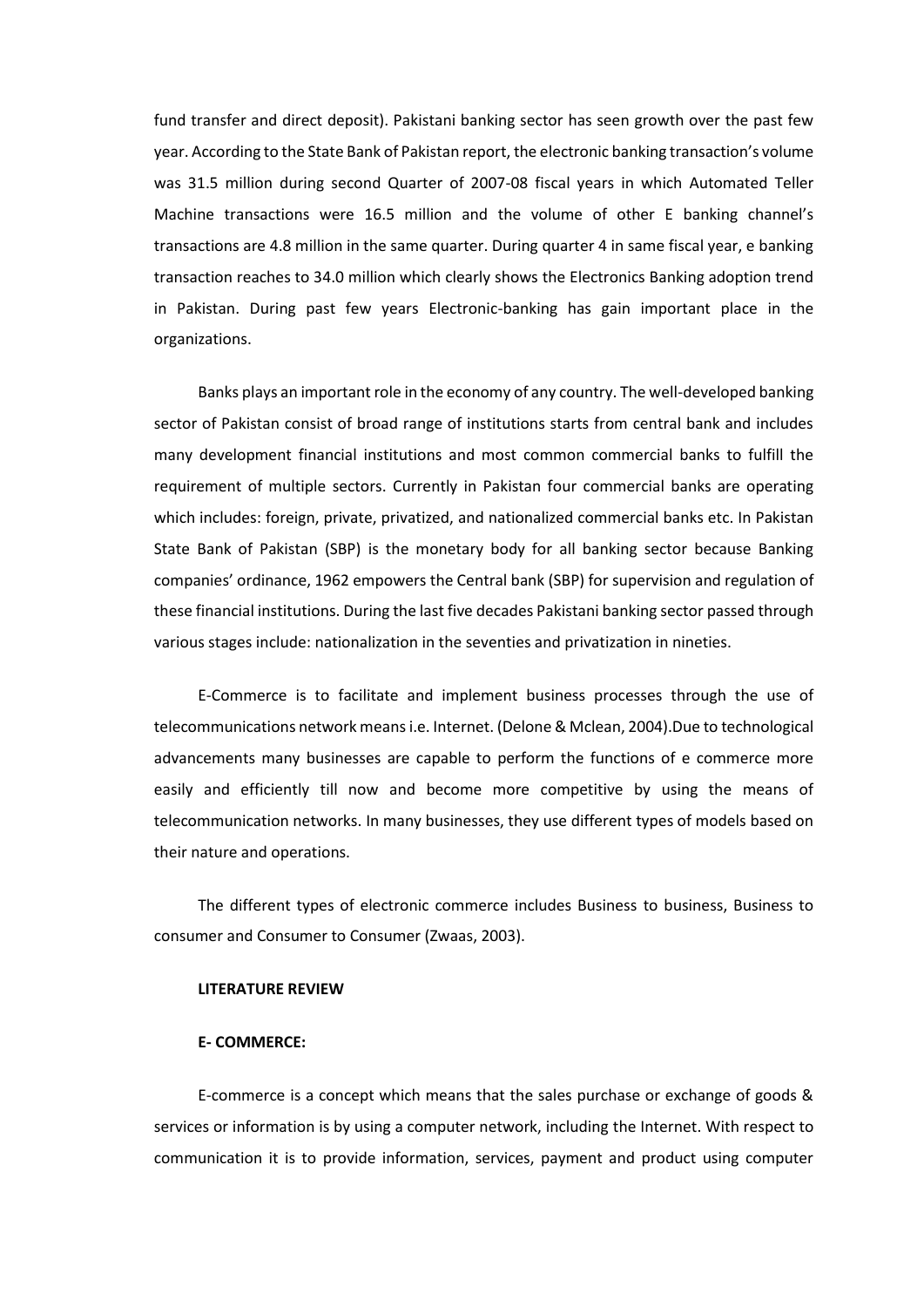networks, telephone networks and other electronic means (Galati, 2010). There are three type of e commerce i.e. business to business, business to customer and customer to customer.

According to Watson et al. (1999), electronic commerce is the source of improvement in organizational performance by using computer networks. Turban et al. (2000) defines E commerce as the process of buying & selling or exchanging of products or services and information via computer networks includes the Internet. In electronic commerce organization use electronic tools such as file transfer, fax, video conferencing, EDI and file transfer etc. In the past, trade is carry on with the physical presence of buyer and sellers but now a day with the technological advancement, it is not necessary for both to appear physically at the market place. The invention of telecommunication network means i.e. internet, web technologies and other electronic devices makes easy the business as well as facilitate the both (business and customers). Buyer of product and services can online order the product by using internet without physically appearing to that shop or office and seller deliver that product according to the order. Through this buyer save its time as well as transportation cost and seller build a strong relationship with the customer and got the list of customers as well as manage the inventory.

#### **ORGANIZATION PERFORMANCE:**

OP mainly focus on three areas of firm's outcome i.e. Customer satisfaction, Product market performance and Product services quality Richard et al. (2009). Organization performance can be measured through efficiency and effectiveness (Robins et al, 2009).

An organization is efficient if it is cost and time effective (Bardhan, 2005).The scope of this research is to measure the organization performance i.e. business operation, customer satisfaction and job performance in the banking sector of Pakistan.

In customer satisfaction: customer evaluate the product or services on the basis of expectation from that product or services which satisfied or not. Business operation involves activities that are involved in business operations to maximize the firm's value. Job performance refers to the accomplishment of tasks and responsibilities assigned to the individual or employee on job place.

# **RESEARCH MODEL:**

In this research organization performance is our dependent variable and e commerce as independent variable. Dependent variable (organization performance) is divided into business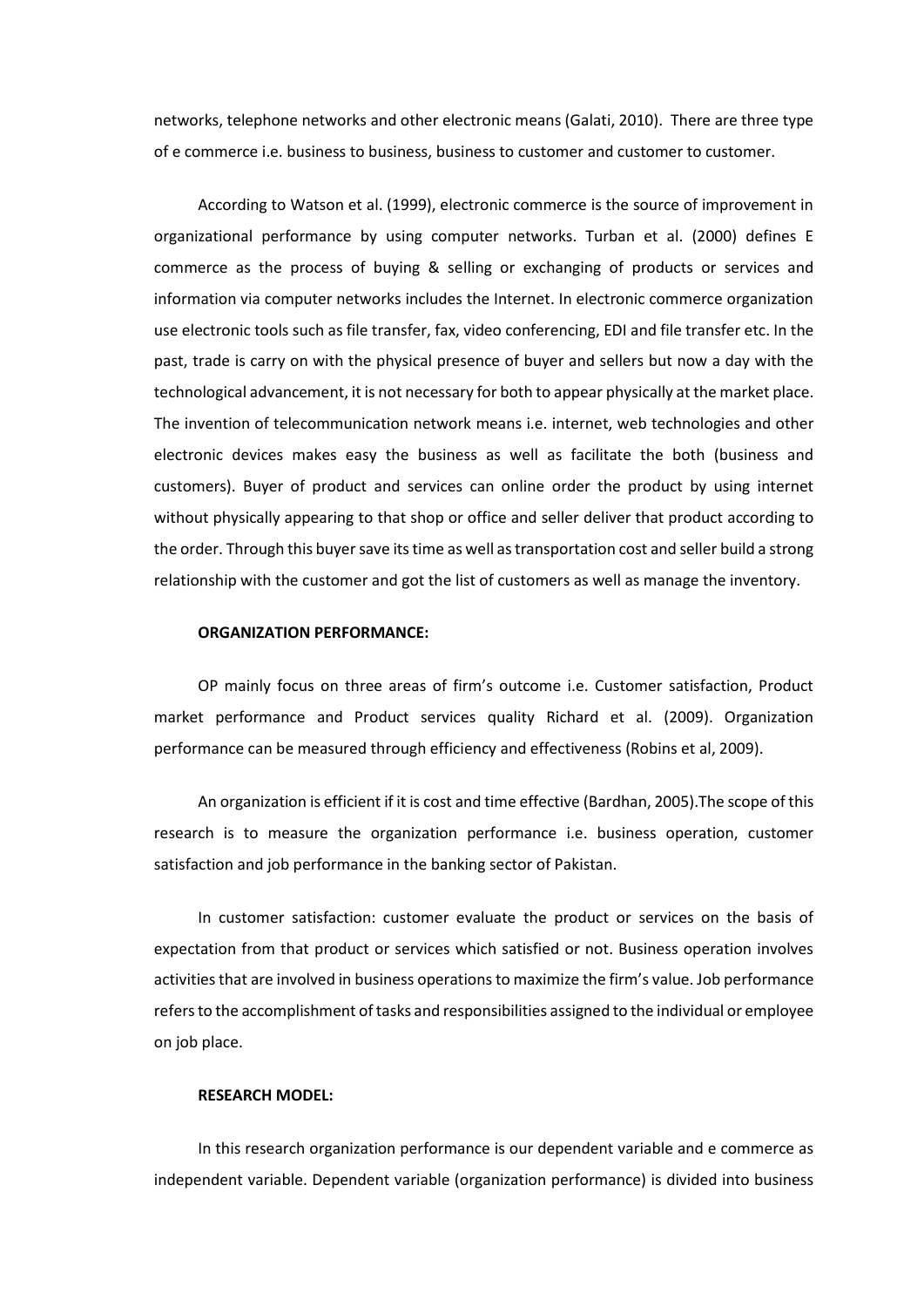operation, customer satisfaction and job performance. E-commerce is classified into B2B, B2C and C2C. There is significant relationship between electronic commerce and organization performance. In this research we will find the relationship between electronic commerce and organizational performance. By adopting the e-commerce practices the organizational performance increases. The organizations that implement e-commerce have tremendous advantage in quality, cost, profit, and employee motivation (Singh, 2002). It is observed that by adopting e-commerce the organizational performance like profit, market share, and customer services improved. And we see significant improvement in organization's practices regarding marketing, finance, manufacturing, selling and administration (Richard et al., 2009). There was a significant relationship between the E-commerce application and OP in the banking sector of Pakistan. Those organizations which do not use e commerce application may have disadvantage relative to their competitors.

Electronic commerce has dramatically affected the operations of the business and companies spend a large portion of investment in e commerce applications which may lead toward the organizational achievements. Rapidly adoption of Electronic commerce applications like internet, electronic mail, video conferencing and fax changed the nature of the business. These applications lead towards the substantial changes in traditional businesses and companies. Many firms are trying to understand and measure the electronic commerce so that they can do wise decisions regarding the operations of the firm (Singh, 2002).Electronic commerce significantly affects the organizational performance and efficiency. Businesses and firms are using electronic commerce to increase the overall operational efficiency of the firm. Emergence of electronic commerce has dramatically affect the overall organizational effectiveness and companies get competitive advantage through adopting the electronic commerce applications

In many businesses there is strong need to share the information with general public based on the nature of business so at that time if information is not accessible to everyone then business bears the loss or miss the opportunity that it can achieve. E commerce has shortened these gaps and makes information accessible to everyone and strengthens the relationship between business and customers as well. It can also make easy the transactions between the business and customers through providing the online services i.e. fund transfer, billing, cash withdrawal and many other etc.

In the past, banking is on the manual basis. There are many people required to do one task and consume too much time and to keep record of past data is the big problem for the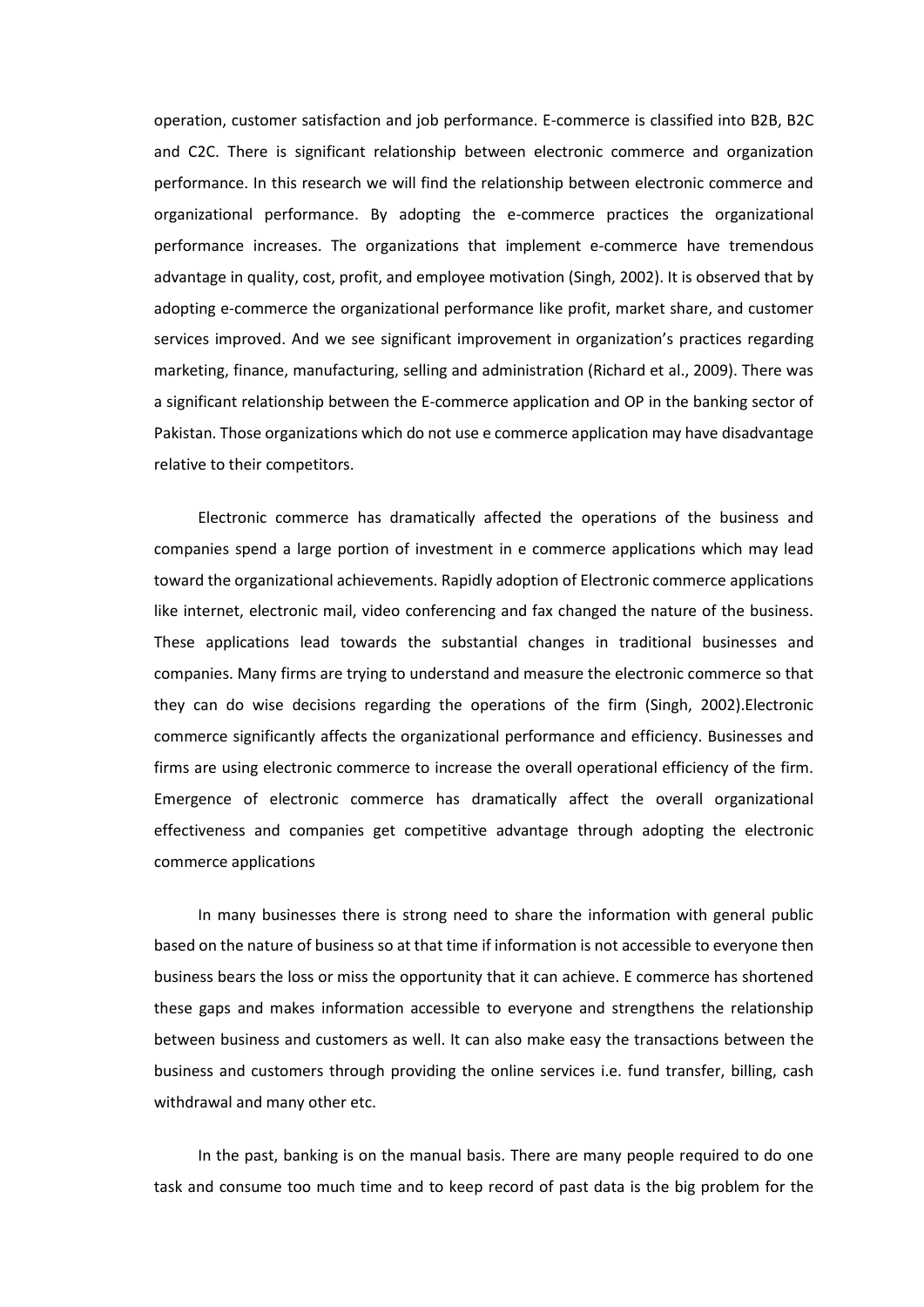organizations. So efficiency of workers decreased after some time and results in the form of slow productivity or business processes. There is strong need arises for the most efficient and effective system that can make these tasks more easy and accurate so World Wide Web (WWW) create a boom in the banking sector and totally change the nature of doing banking, many manual tasks are replaced by computer technology and make tasks easy, accurate and with small employs or workers.

The reliability of the work is also increased because in a manual work there are maximum error chances but one can do that task with the help of computer software then can get more accurate and reliable results.

 Large companies are using electronic commerce to make their business healthy and strong but they have to first invest a healthy amount in the implementation of adopting electronic commerce. In recent years people are switching from traditional ways of business to the modern one through electronic commerce.

#### **RESEARCH HYPOTHESIS:**

- H1: There is a positive relationship between e-commerce and organizational performance
- H2: There is positive relationship between e commerce and business operation.
- H3: There is positive relation between e commerce and customer satisfaction
- H4: There is positive relation between e commerce and job performance.
- H5: E-commerce impact on organizational performance

# **MODEL DIAGRAM:**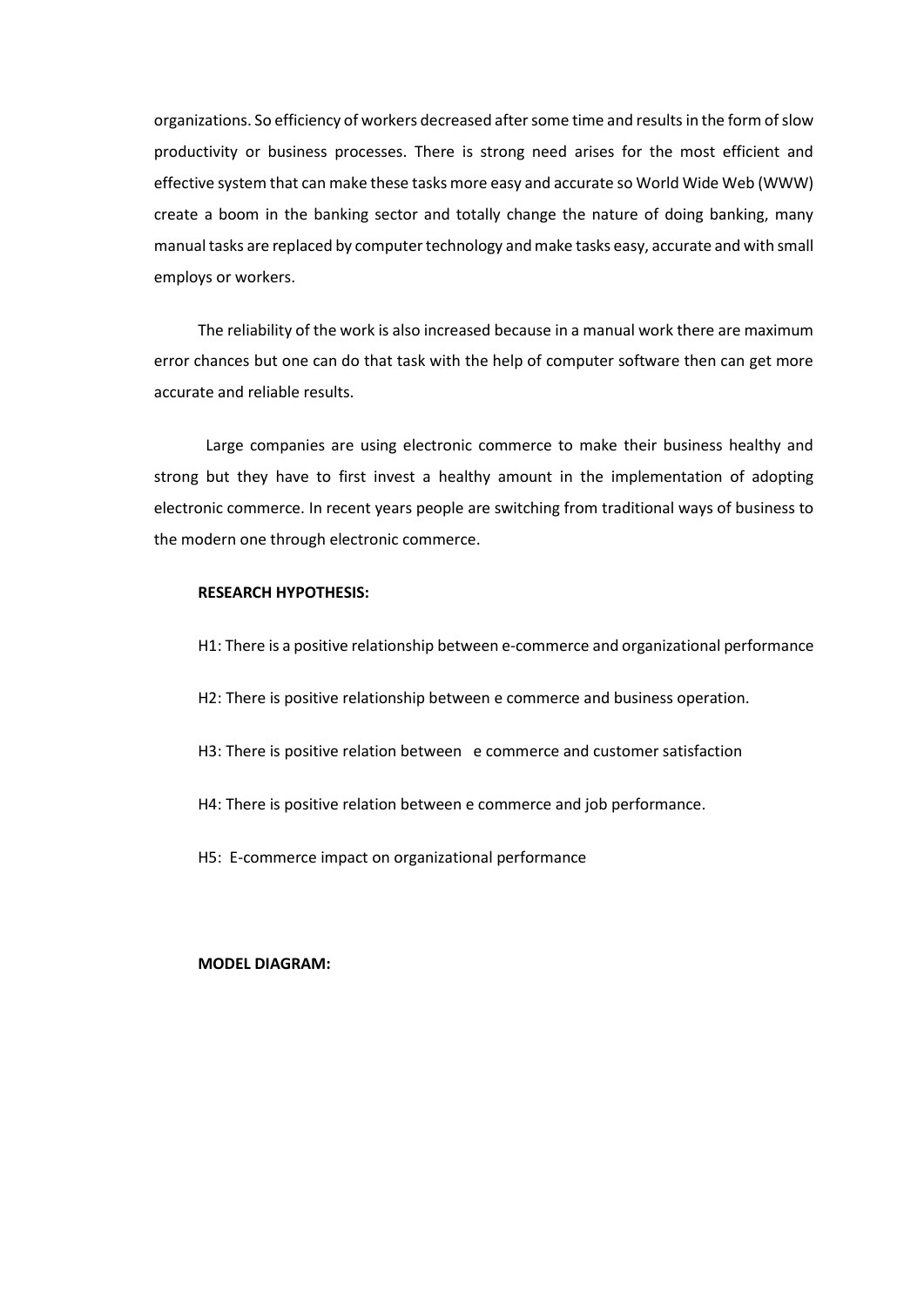

# **VARIABLES AND MEASUREMENT:**

Table A: Scale name and alpha values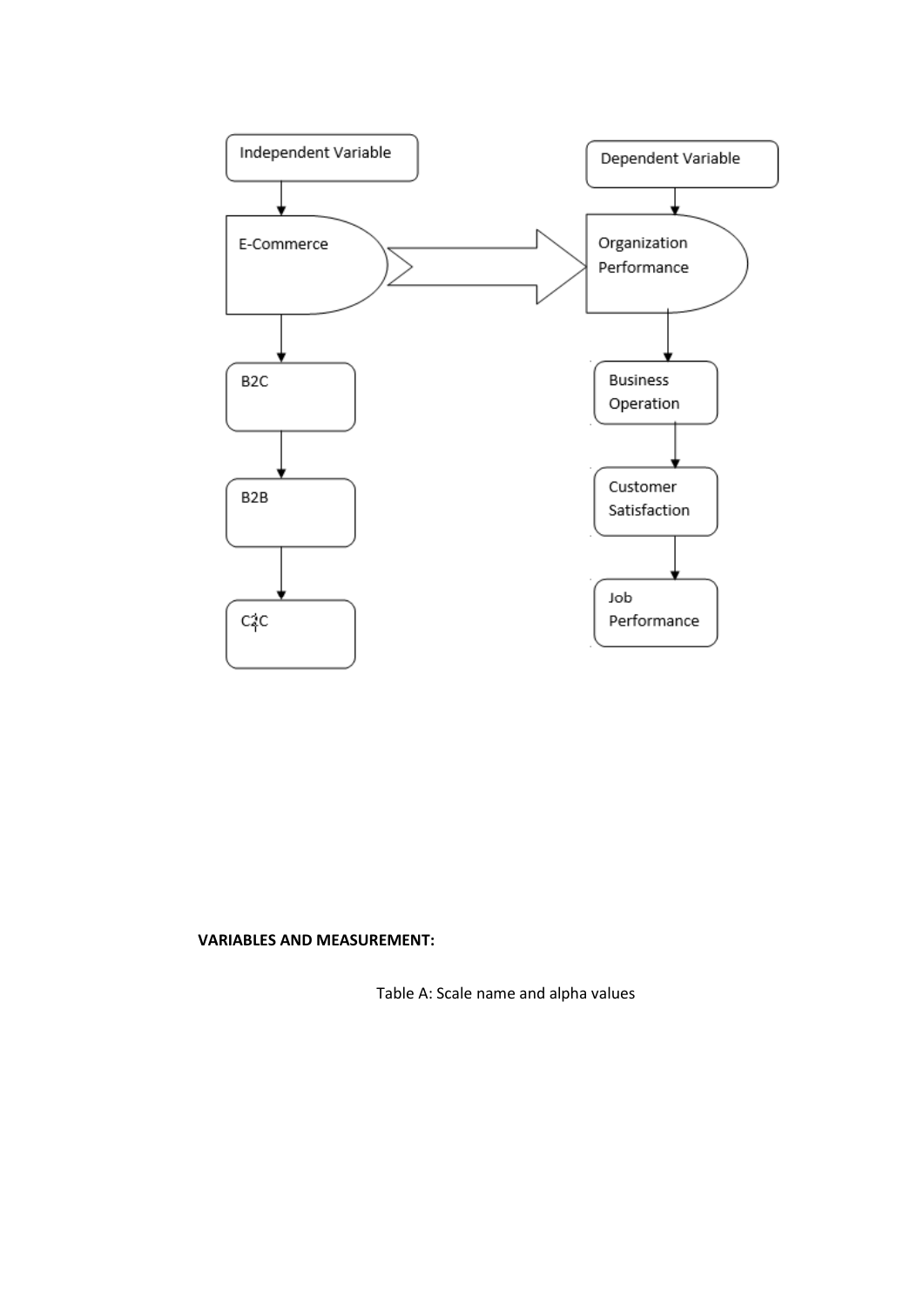Business Operation consisting of 5 items and the reliability is 0.707. After performing factor analysis of Customer Satisfaction consisting of 5 items, 1 item have been excluded in order to ensure the reliability 0.737. After performing factor analysis of Job Performance consisting of 5 items, 1 item have been excluded in order to ensure the reliability 0.711. After performing factor analysis of B2C consisting of 8 items, 3 item have been excluded in order to ensure the reliability 0.727. Business 2 business consisting of 3 and the reliability is 0.726. After performing factor analysis of C2C consisting of 3 items and the reliability is 0.758.

|                | Scale name                   | Alpha value | No. of items |
|----------------|------------------------------|-------------|--------------|
| 1              | <b>Business Operation</b>    | 0.707       | 5            |
| $\mathfrak{p}$ | <b>Customer Satisfaction</b> | 0.737       | 5            |
| 3              | Job Performance              | 0.711       | 5            |
| 4              | B <sub>2</sub> C             | .727        | 8            |
| 5              | B <sub>2</sub> B             | .726        | 4            |
| 6              | C2C                          | .758        | 3            |

**Business operation:** This is dependent variable that includes those activities which involve in business operations to maximize the firm's value. We own develop 5 items to measures this variable. The measure is reported to have convergent and discriminate validity and Cronbach's alpha for the five items for this sample was 0.707.

 **Customer satisfaction:** This is dependent variable in which customer evaluate the product or services on the basis of expectation from that product or services which satisfied or not. We developed five items to measures this variable. The measure is reported to have convergent and discriminate validity and Cronbach's alpha for the five items for this sample was 0.737.

**Job performance:** This is dependent variable that refers to the accomplishment of tasks and responsibilities assigned to the individual or employee on job place. We developed five items to measures this variable. The measure is reported to have convergent and discriminate validity and Cronbach's alpha for the three items for this sample was 0.711.

**Business to customer:** B2C is independent variable, In b2c companies/businesses conduct transaction with consumer through electronic channels, We developed eight items to measures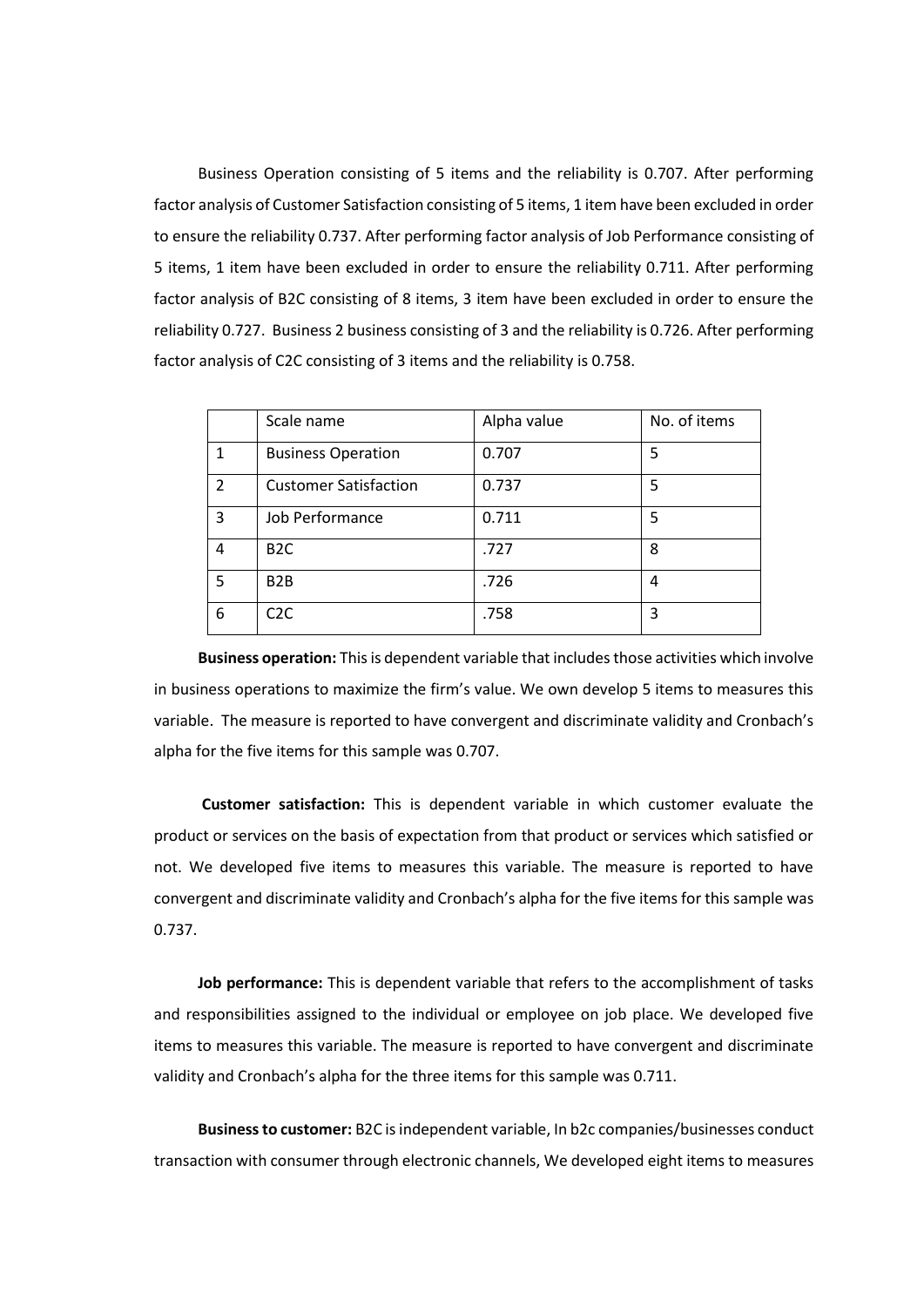this variable. The measure is reported to have convergent and discriminate validity and Cronbach's alpha for the eight items for this sample was 0.727.

**Business to Business:** B2B is independent variable. It is web enabled applications through which inter-organizational coordination business partner's relationship can be improved. We developed three items to measures this variable, The measure is reported to have convergent and discriminate validity and Cronbach's alpha for the three items for this sample was 0.726.

**Customer to customer:** C2C is independent variable. In c2c e commerce, person to person transaction occurs where individual can buy & sell or send & receive money online to other consumer. We developed three items to measures this variable, The measure is reported to have convergent and discriminate validity and Cronbach's alpha for the three items for this sample was 0.758.

# **DATA COLLECTION:**

Questionnaire is used as a tool to conduct a survey in the city of Lahore because it is second largest city in the country as with rich of all businesses and having almost all bank branches. The sampling technique which used in this research is probability sampling for a selection criterion.

In this research the participants was manger and operation manager from those commercial banks which are operating in Lahore city. Out of 50 questionnaires which are sent through mail 23 were returned which shows 46 % response rate from the respondents and 80 questionnaires are filled directly from the mangers & operation manager through which 78 are used in this research.

| Gender |        |           |         |               |            |  |  |
|--------|--------|-----------|---------|---------------|------------|--|--|
|        |        |           |         |               | Cumulative |  |  |
|        |        | Frequency | Percent | Valid Percent | Percent    |  |  |
| Valid  | Male   | 77        | 76.2    | 76.2          | 76.2       |  |  |
|        | Female | 24        | 23.8    | 23.8          | 100.0      |  |  |
|        | Total  | 101       | 100.0   | 100.0         |            |  |  |

## Table B: The descriptive statistics 1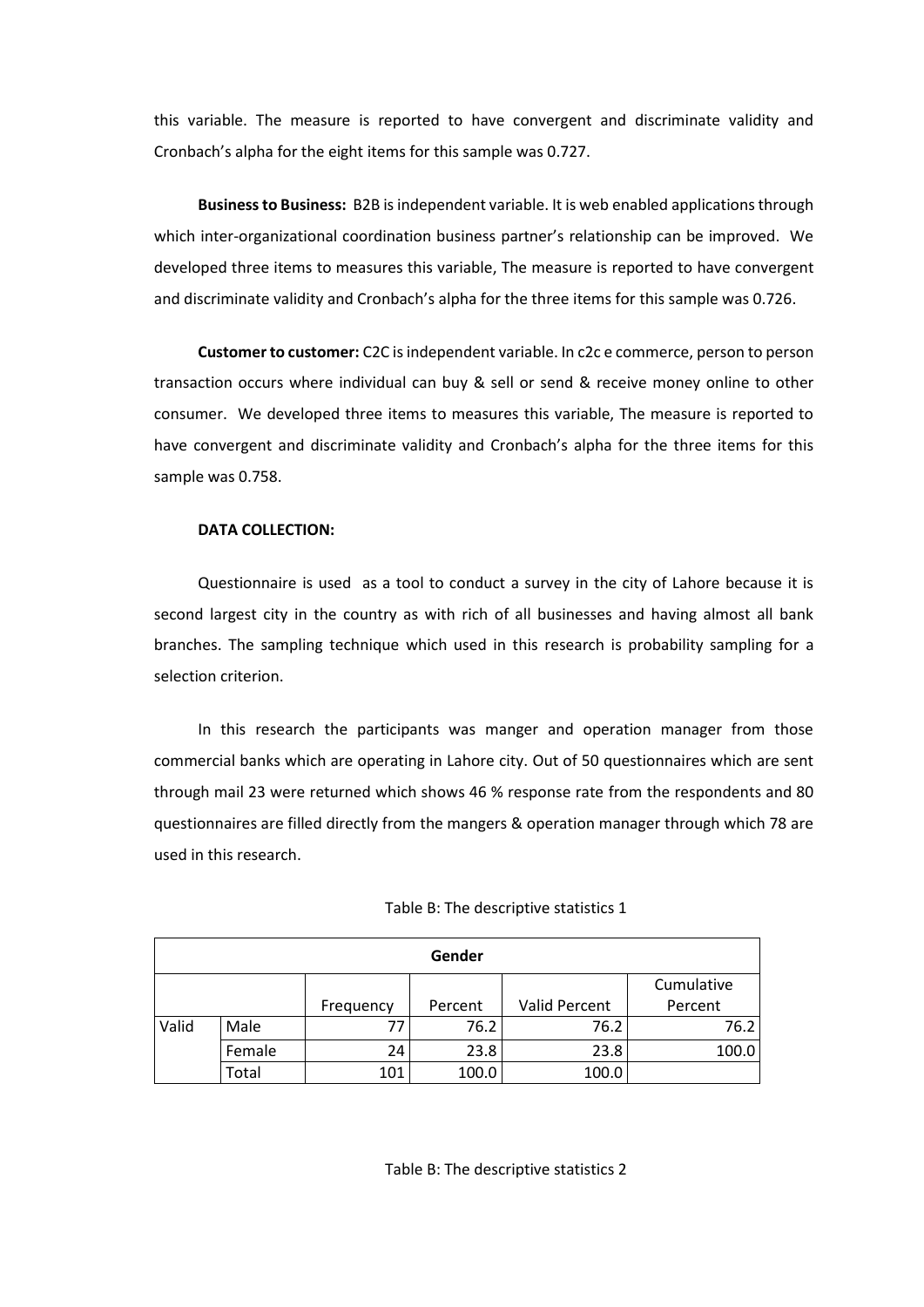| Position in the organization |                   |           |         |               |            |  |  |  |
|------------------------------|-------------------|-----------|---------|---------------|------------|--|--|--|
|                              |                   |           |         |               | Cumulative |  |  |  |
|                              |                   | Frequency | Percent | Valid Percent | Percent    |  |  |  |
| Valid                        | Middle management | 64        | 63.4    | 63.4          | 63.4       |  |  |  |
|                              | Upper management  | 37        | 36.6    | 36.6          | 100.0      |  |  |  |
|                              | Total             | 101       | 100.0   | 100.0         |            |  |  |  |

# **RESEARCH FINDINGS**

# **Correlation Analysis:**

|                            |                        | PERFORMA<br>FINAL ORG<br>NCE | Ecommerce | C.satisfaction | <b>BOPR</b> | <b>FINLIOBPER</b> |
|----------------------------|------------------------|------------------------------|-----------|----------------|-------------|-------------------|
| <b>FINALORGPERFORMANCE</b> | Pearson<br>Correlation | 1                            | $.541***$ | $.355$ **      | $.911***$   | $.909***$         |
|                            | Sig. (2-tailed)        |                              | .000      | .000           | .000        | .000              |
|                            | N                      | 101                          | 101       | 101            | 101         | 101               |
|                            | Pearson<br>Correlation | $.541***$                    | 1         | .103           | $.503***$   | $.553**$          |
| Ecommerce                  | Sig. (2-tailed)        | .000                         |           | .306           | .000        | .000              |
|                            | N                      | 101                          | 101       | 101            | 101         | 101               |
| C.satisfaction             | Pearson<br>Correlation | $.355***$                    | .103      | 1              | $-.034$     | $-.043$           |
|                            | Sig. (2-tailed)        | .000                         | .306      |                | .738        | .670              |
|                            | N                      | 101                          | 101       | 101            | 101         | 101               |
| <b>BOPR</b>                | Pearson<br>Correlation | $.911***$                    | $.503***$ | $-.034$        | 1           | $.955***$         |
|                            | Sig. (2-tailed)        | .000                         | .000      | .738           |             | .000              |
|                            | N                      | 101                          | 101       | 101            | 101         | 101               |
| <b>FINLJOBPER</b>          | Pearson<br>Correlation | $.909***$                    | $.553***$ | $-.043$        | $.955***$   | $\mathbf{1}$      |
|                            | Sig. (2-tailed)        | .000                         | .000      | .670           | .000        |                   |
|                            | N                      | 101                          | 101       | 101            | 101         | 101               |

# Table D: Correlations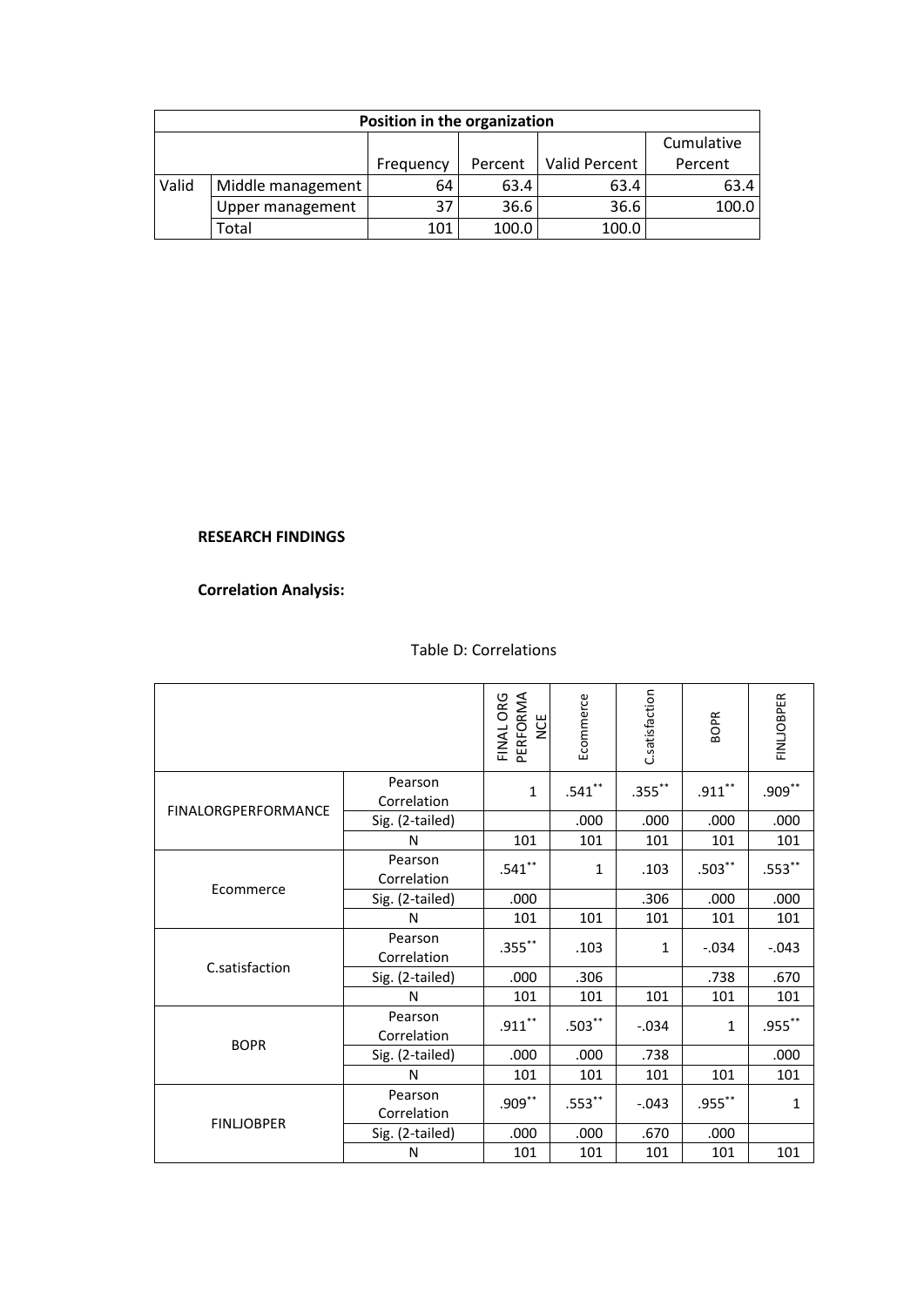\*\*. Correlation is significant at the 0.01 level (2-tailed).

Each hypothesis was then tested. The correlation matrix provided the answer to the first four hypotheses. The first hypothesis stated that there is positive correlation between e commerce organizational performances. The positive correlation of 0.54 (p < 0.001) between the e commerce and organization performance substantiates this hypothesis.

The second hypothesis stated that if banks adopt e-commerce application then the business operations would improve. The positive correlation of 0.503(p < 0.001) between the ecommerce and business operation substantiates this hypothesis.

 The third hypothesis stated that if banks adopt e commerce applications then it does not affect the customer satisfaction because there is weak correlation between e-commerce and customer satisfaction. The correlation of  $0.103(p < 0.001)$  between the e commerce and customer satisfaction substantiates this hypothesis.

The fourth hypothesis stated that the e commerce has positive correlation with job performance. The correlation of 0.553(p < 0.001) between the e commerce and job performance substantiates this hypothesis.

## **REGRESSION ANALYSIS:**

Ecommerce is regressed against the organization performance .The result which is shown in table D Indicate that this hypothesis is also substantiated. That is, the R square value of 0.563 at a significant level of P<0.001, with df(3), confirms that 56 % of the variance in organization performance is significantly explained by the three independent variable i.e.b2b,b2c and c2c. This shows the overall strength of association between organizational performance and ecommerce applications e.g. B2B, B2C and C2C.

|       |                |          | Adjusted R | Std. Error of |
|-------|----------------|----------|------------|---------------|
| Model |                | R Square | Square     | the Estimate  |
|       | $.750^{\circ}$ | .563     | .550       | .28108        |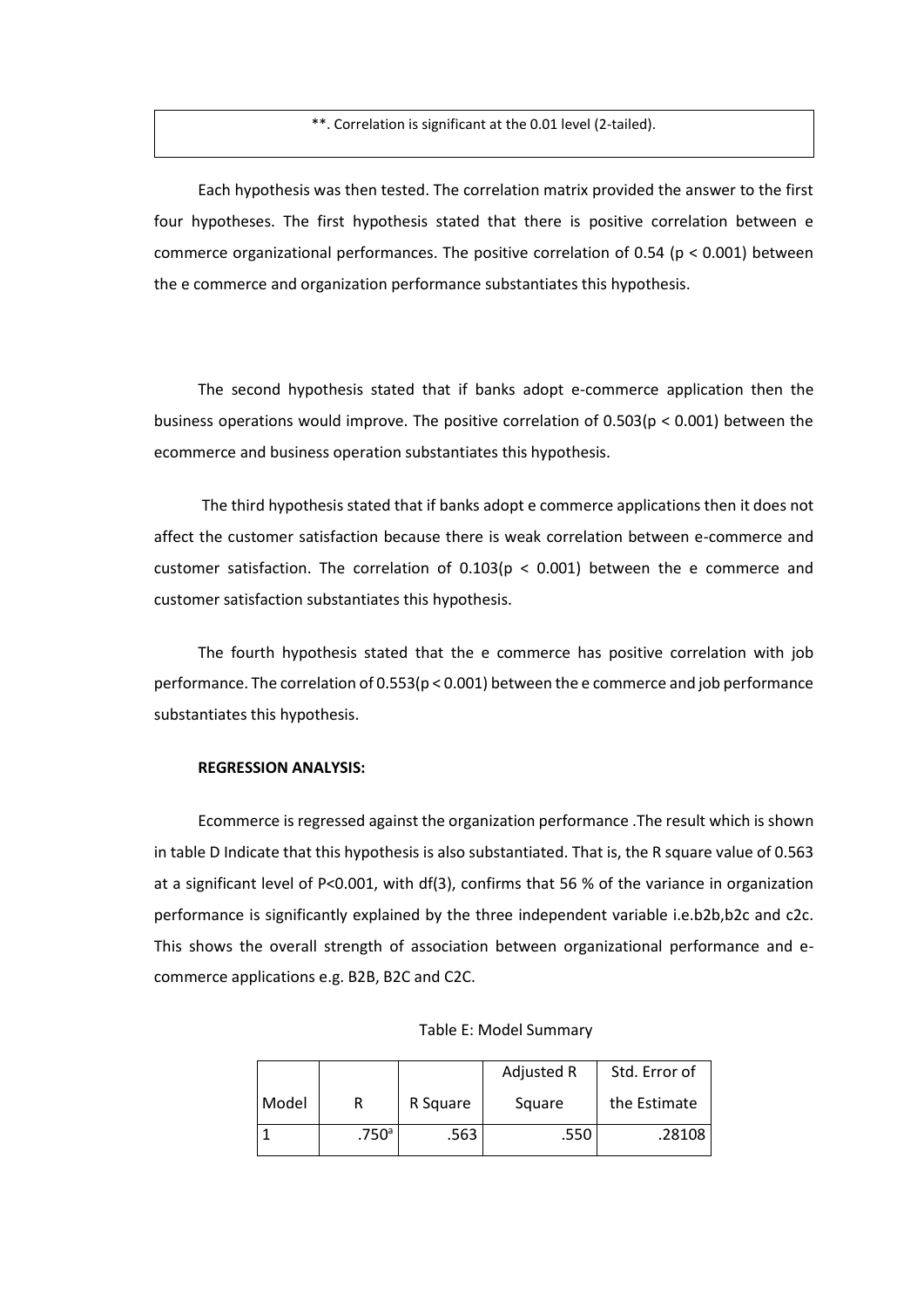# Table F: ANOVA Results

|       |            | Sum of  |     |             |        |      |
|-------|------------|---------|-----|-------------|--------|------|
| Model |            | Squares | df  | Mean Square |        | Sig. |
|       | Regression | 9.879   |     | 3.293       | 41.683 | .000 |
|       | Residual   | 7.663   | 97  | .079        |        |      |
|       | Total      | 17.543  | 100 |             |        |      |

# **DISCUSSION, CONCLUSION, RESEARCH IMPLICATIONS AND FUTURE RESEARCH:**

The main aim of conducting this research was help to understand the impact of Ecommerce on organization performance especially banking sector of Pakistan. This study shows the existence of positive significant relationship between the Application of E-commerce and the organizational performance in the banking sector of Pakistan. It also helps the managers to understand the importance of e-commerce to improve the performance of banking sector of Pakistan. The results of this research is resembles with (kaleem and Ahmad, 2008) and (chen, 2008) which reveals that e commerce is positively related with the organization performance. The limitation of this research was that the study is limited to banking sector and questionnaires are filled from the managers & operation managers. Time and cost is another important constraint of this study. Finally, this study was limited to the non-financial aspects of organization performance, financial aspect like return on asset, return on equity, EPS and dividend payout etc are not included. This study is limited to the banking sector but it can also conduct in other sectors like Education, Telecommunication, Textile, Sports etc.

## **REFERENCES:**

Bardhan I, Krishnan V, Lin S (2005). A Model to Measure the Business Value of Information Technology: the Case of Project and Information Work.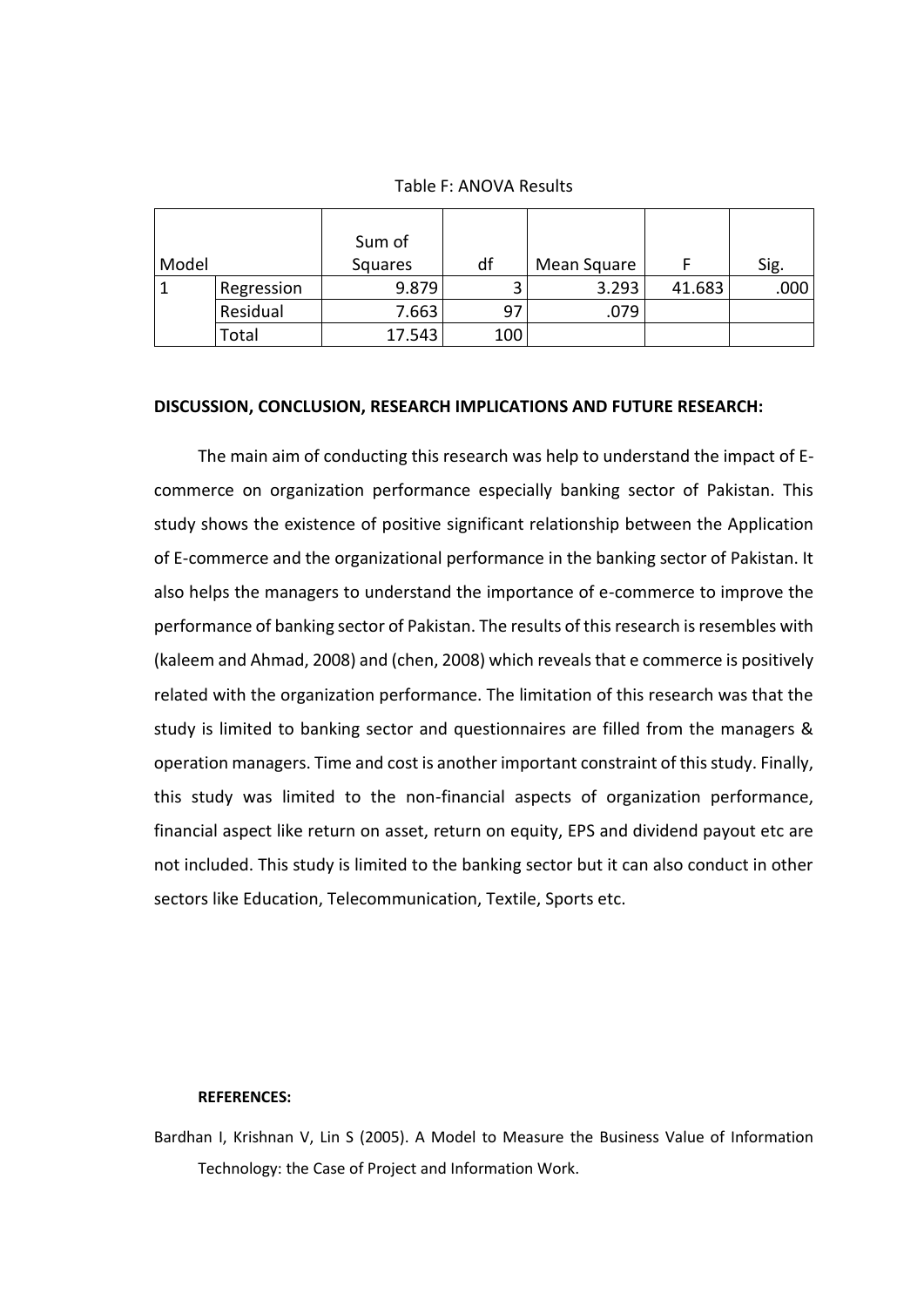- Bilegan, E. A. (2003). Revenue Management and E-Commerce. Management Science , 49 (10), 1363-1386.
- Chad Lin1, H.-C. K.-A. (2011). The fit between organizational B2B e-commerce policy, IT maturity and evaluation practices on B2B e-ecommerce. African Journal of Business Management , Vol. 5(5), 1983-2005.
- Chen, C.-C. (2008). Study on Application of E-commerce and Organizational Performance in Taiwanese Professional Sports Event Promotion Organizations. The Journal of Human Resource and Adult Learning , 4 (1).
- Chien-Chao Chen, A. U. (2008). Study on Application of E-commerce and Organizational Performance in Taiwanese Professional Sports Event Promotion Organizations. The Journal of Human Resource and Adult Learning , Vol. 4, 66-73.
- David W. Nickels, O. K. (2002). The Effect of Organizational Culture on E-Commerce Adoption. 276-283.
- Elizabeth E. Grandona, .J. (2004). Electronic commerce adoption: an empirical study of small and medium US businesses. 216-197.
- Fang Wu, V. M. (2003). An Analysis of E-Business Adoption and its Impact on Business Performance. Journal of the Academy of Marketing Science, 31, 425-447.
- Gefen, D. (2000). E-commerce: the role of familiarity and trust. International Journal Of Management Science, 725-737.
- Jui-lin Wang, F.-H. H. (2003). Research on the Relationship between the Internet Usages and the Organizational Performance in the Taiwanese E-commerce Business Organizations. InSITE - "Where Parallels Intersect", 17-25.
- Kevin Zhu, K. L. (2005,). Post-Adoption Variations in Usage and Value of E-Business by Organizations: Cross-Country Evidence from the Retail Industry. Information Systems Research.
- Kaleem, A. and Ahmed, S., (2008), "Bankers' Perceptions of Electronic Banking in Pakistan", Journal of Internet Banking and Commerce, April 2008, vol. 13, no.1, pp. 26-38.
- Kevin Zhu, Kenneth L. Kraemer. (2005). Post-Adoption Variations in Usage and Value of E-Business by Organizations: Cross-Country Evidence from the Retail Industry. Information Systems Research, Vol. 16, No. 1, 61–84.
- Khawaja A. Saeed, V. G. (2005). The Relationship of E-Commerce Competence to Customer Value and Firm Performance: An Empirical Investigation. Journal of Management Information Systems, 12 (1), 223-256.
- Lederer, Y. Z. (2003). An Instrument for Measuring the Business Benefits of E-Commerce Retailing. International Journal of Electronic Commerce, 7 (3), 65-99.